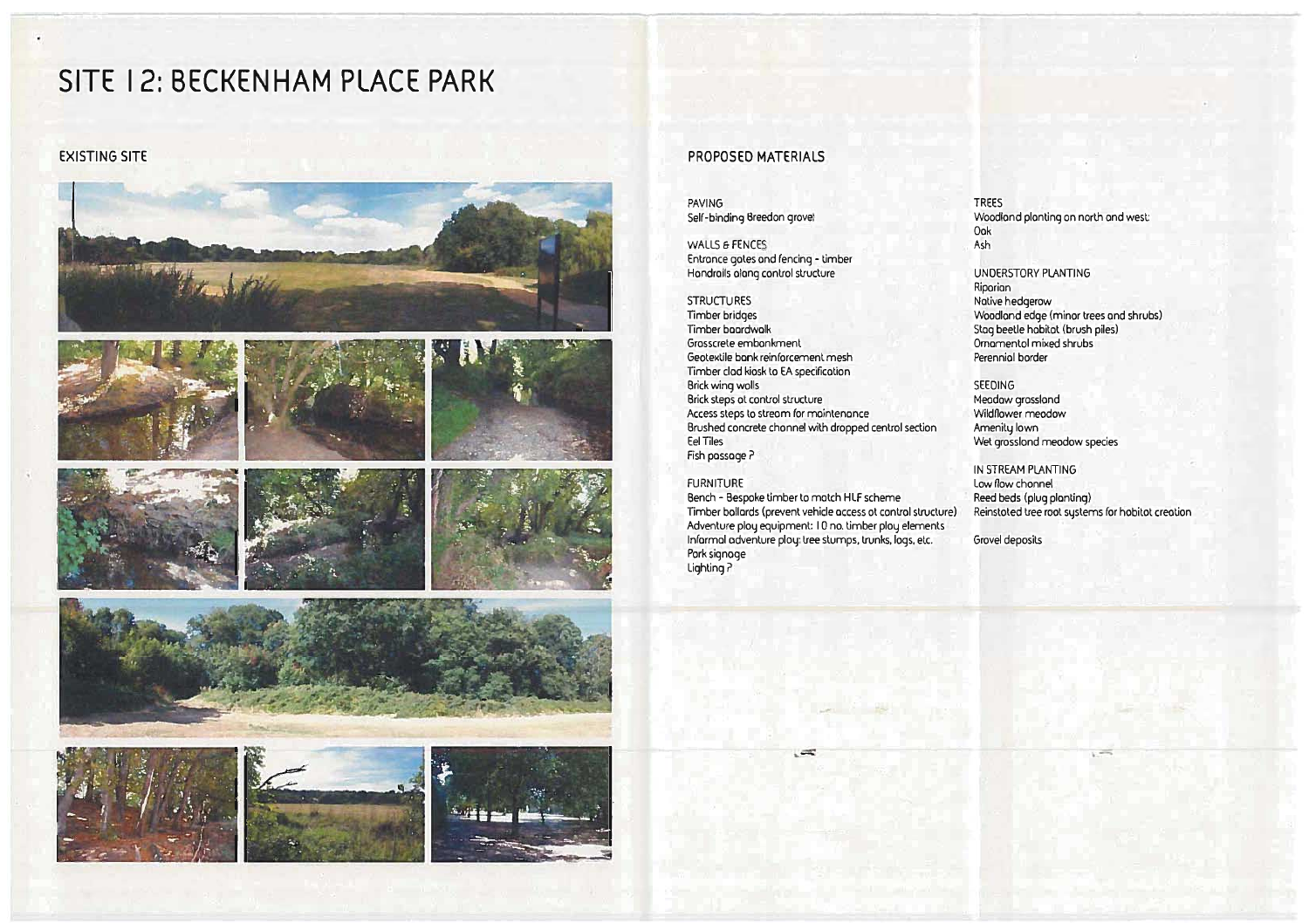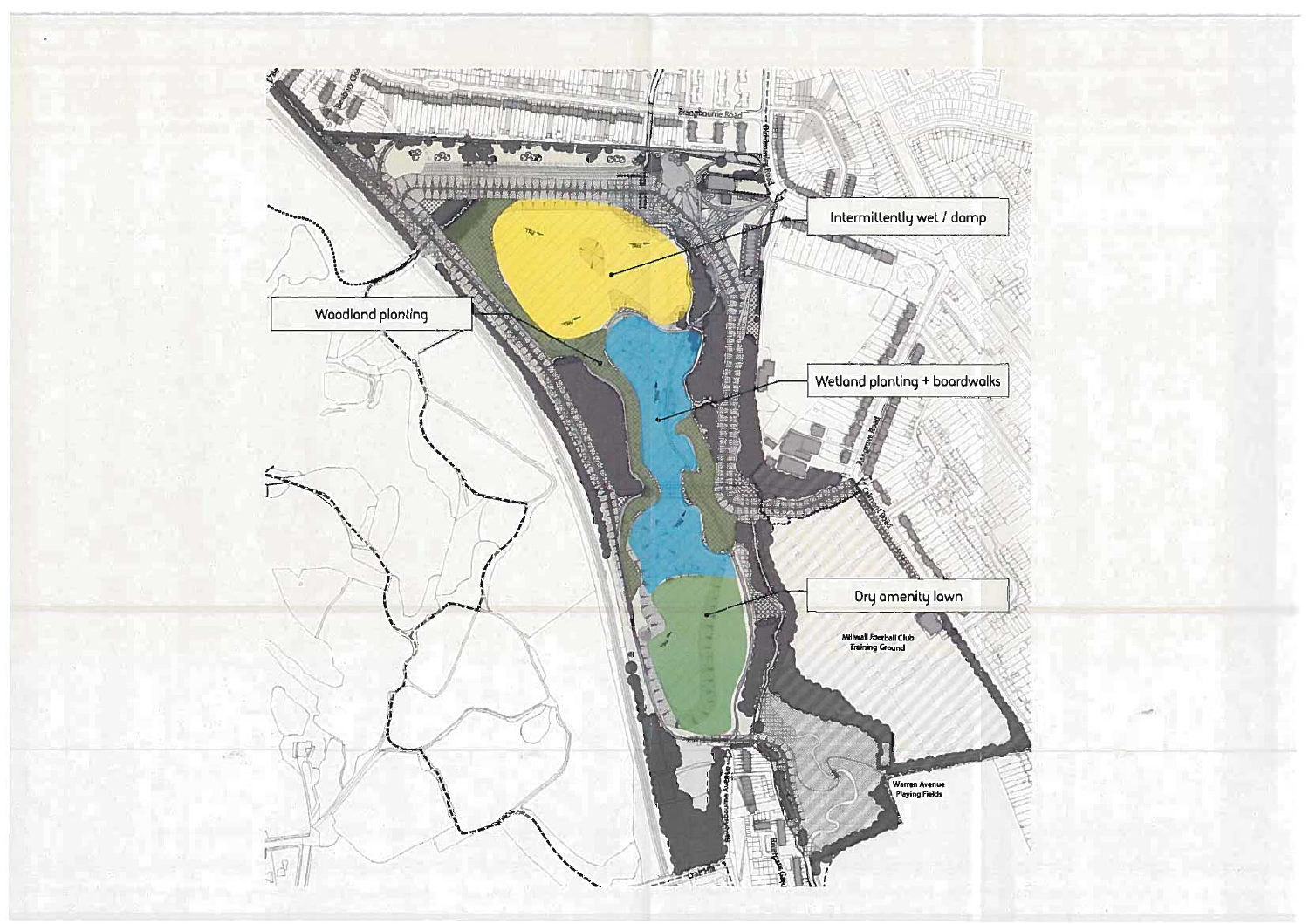







Adventure play equipment incorporated into londforms







Stog beetle hobitat: brush piles



Informal natural play elements



Wetland grasses with timber boardwalk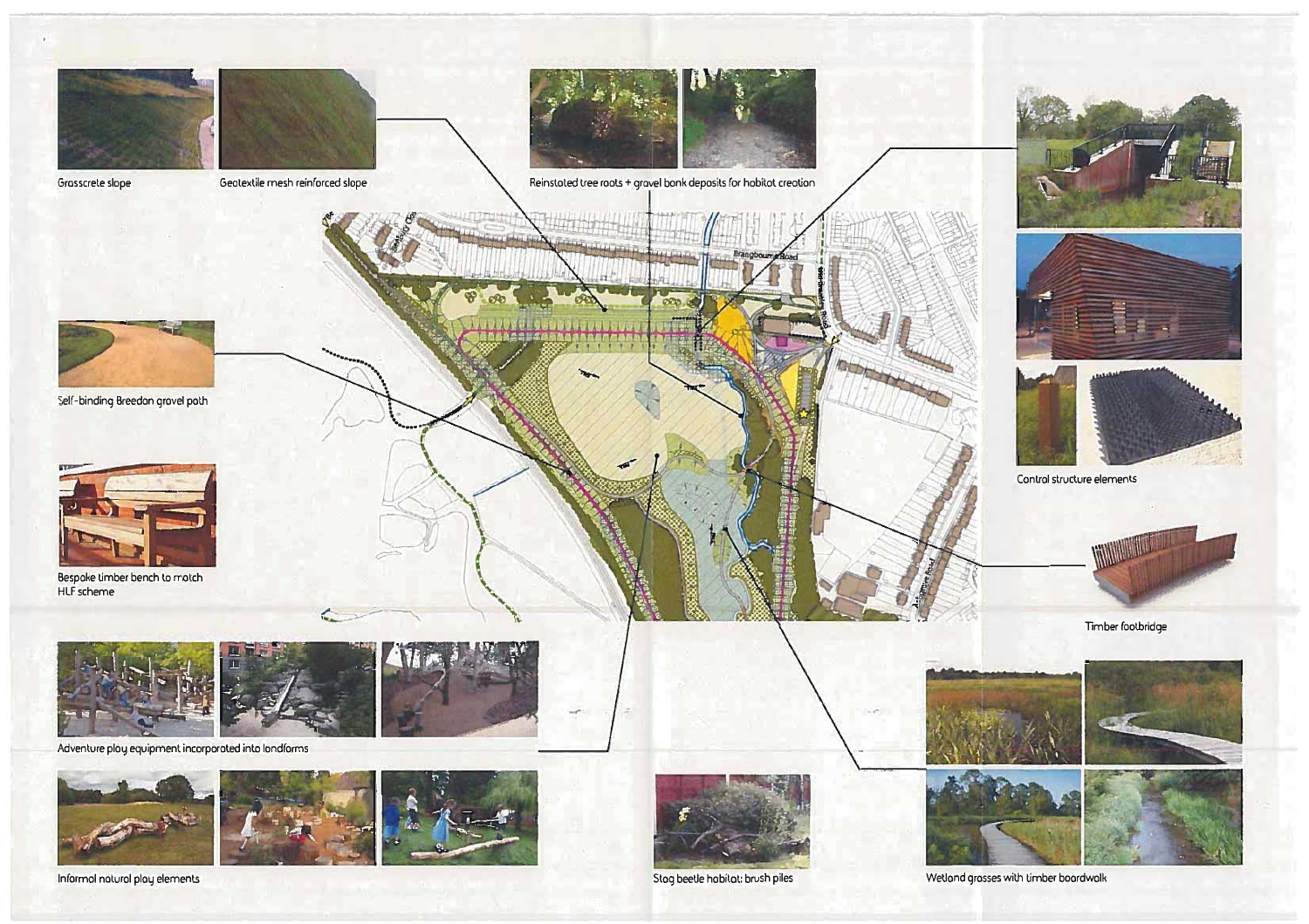

Timber entrance gates + fencing

Bespoke timber bench to match HLF scheme